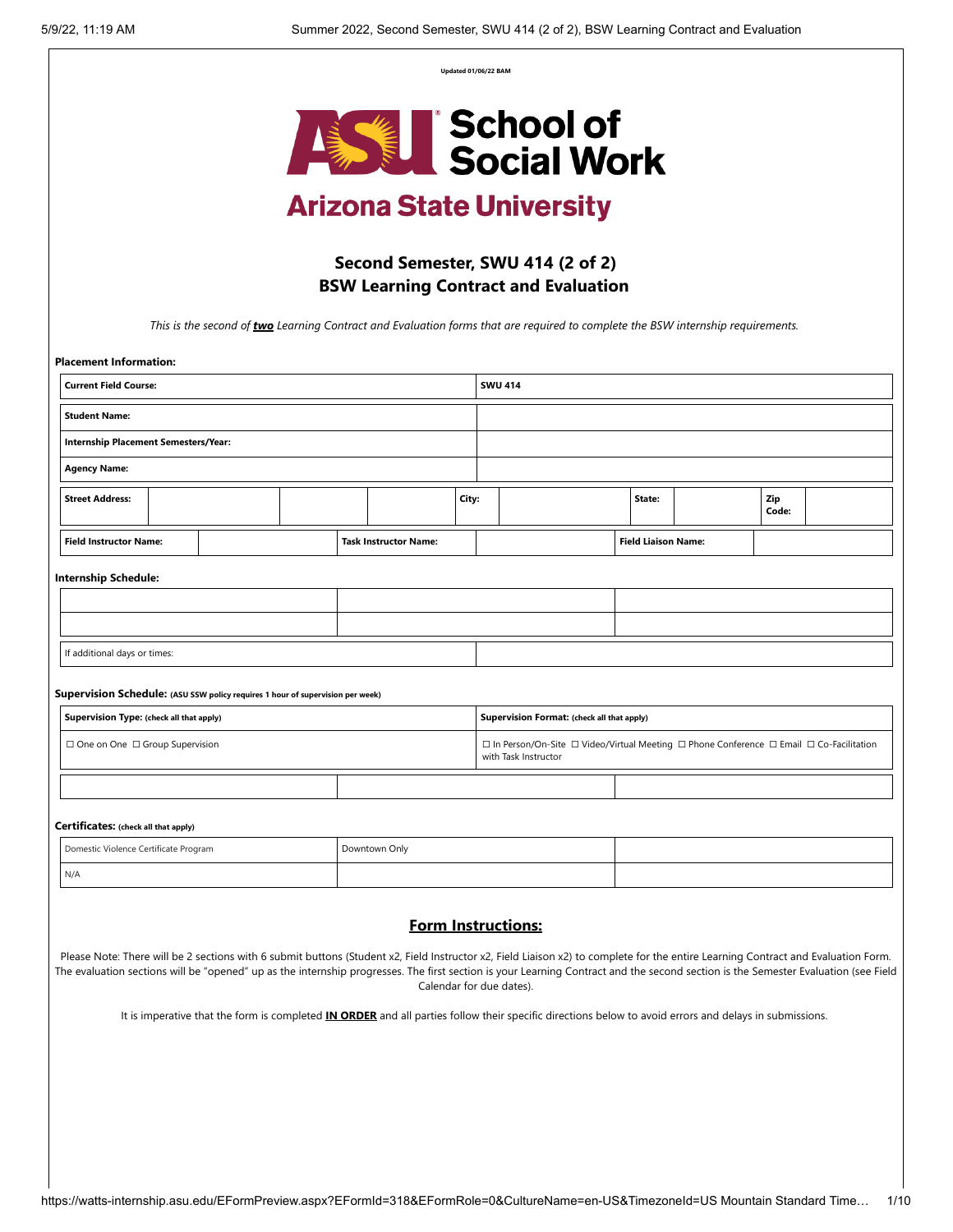| <b>Order to Follow:</b> | <b>Learning Contract Instructions:</b>                                                                                                                                                                                                                                                                                                                                                                                                                                                                                                                                                                                                                                                                                                                                                                                                                                                                                                                                                                                                                                                                                                                                                                                                                                                                                                                                                                                                                                                                                                                                                                                                                                                                                                                                                                                                                                                                                             | <b>Order to Follow:</b> | <b>Semester Evaluation Instructions:</b>                                                                                                                                                                                                                                                                                                                                                                                                                                                                                                                                                                                                                                                                                                                                                                                                                                                                                                                                                                                                |
|-------------------------|------------------------------------------------------------------------------------------------------------------------------------------------------------------------------------------------------------------------------------------------------------------------------------------------------------------------------------------------------------------------------------------------------------------------------------------------------------------------------------------------------------------------------------------------------------------------------------------------------------------------------------------------------------------------------------------------------------------------------------------------------------------------------------------------------------------------------------------------------------------------------------------------------------------------------------------------------------------------------------------------------------------------------------------------------------------------------------------------------------------------------------------------------------------------------------------------------------------------------------------------------------------------------------------------------------------------------------------------------------------------------------------------------------------------------------------------------------------------------------------------------------------------------------------------------------------------------------------------------------------------------------------------------------------------------------------------------------------------------------------------------------------------------------------------------------------------------------------------------------------------------------------------------------------------------------|-------------------------|-----------------------------------------------------------------------------------------------------------------------------------------------------------------------------------------------------------------------------------------------------------------------------------------------------------------------------------------------------------------------------------------------------------------------------------------------------------------------------------------------------------------------------------------------------------------------------------------------------------------------------------------------------------------------------------------------------------------------------------------------------------------------------------------------------------------------------------------------------------------------------------------------------------------------------------------------------------------------------------------------------------------------------------------|
| Step 1:                 | <b>Student:</b> At the beginning of the second semester field placement<br>internship, the student, with assistance from the Field Instructor, reviews,<br>and drafts the form. Field Instructors will use the learning activities to<br>evaluate the student's mastery of each learning core competencies at the<br>end of each semester.<br>For each competency, the student must add one STUDENT<br><b>CREATED ADDITIONAL ACTIVITY</b> that will measure skill attainment in<br>that area. Please note: if an activity or project was set to be long-term in<br>the first semester form, copy and paste the activity into this form. If the<br>activity was only set for first semester, the student must add another<br>activity to the second semester form. If there are second semester only<br>student created additional activities added, be sure to contact your Field<br>Liaison for review.<br>For each activity, the student must set a <b>target completion date</b> . Target<br>completion dates need to be unique to the learning activity and span<br>both semesters of the internship. Copy and paste the target<br>completion dates from the first semester form into this form. If there are<br>major changes to the set target completion dates, be sure to contact your<br>Field Liaison for review.<br>For each activity, the student must select a target semester. Copy and<br>paste the target semesters from the first semester form into this form. If<br>there are major changes to the set target semesters, be sure to contact<br>your Field Liaison for review.<br>Click the SAVE DRAFT button at the bottom of the form periodically to<br>save your work.<br><b>DO NOT</b> click the Student Learning Contract Submit button at the bottom<br>of the form to forward the Learning Contract to your Field Instructor<br>until <b>AFTER</b> the Field Liaison has reviewed and approved the form. | Step 1:                 | Field Instructor: At the end of the semester, rate your intern for<br>each learning activity using the rating scale listed below. Second<br>semester students should be consistently (75%) meeting expectations.<br>Please provide comments in the comment box below each<br>competency. The comments should provide justification and/or<br>support the scores.<br>Please note: this evaluation form follows the same learning objectives as<br>outlined in the student's Learning Contract. Be sure to evaluate the<br>student's performance and progress towards competency within the<br>context of the evaluation criteria found in the Learning Contract.<br>Score each activity based on completion, and if applicable, progression<br>from first semester.<br>DO NOT click the Field Instructor Semester Evaluation Submit button at<br>the bottom of the form to forward the form to the Student<br>until <b>AFTER</b> the End of the Semester Meeting is completed with the Field<br>Liaison and they have reviewed the form. |
| Step 2:                 | Field Instructor: Work with the student to help draft additional<br>activities, identify target dates, and target semester for each competency.<br>Click the SAVE DRAFT button at the bottom of the form periodically to<br>save your work.<br><b>DO NOT</b> click the Field Instructor Learning Contract Submit button at the<br>bottom of the form to forward the form to the Field Liaison<br>until <b>AFTER</b> the Field Liaison has reviewed and approved the form.                                                                                                                                                                                                                                                                                                                                                                                                                                                                                                                                                                                                                                                                                                                                                                                                                                                                                                                                                                                                                                                                                                                                                                                                                                                                                                                                                                                                                                                          | Step 2:                 | <b>Student:</b> After your Field Instructor has filled out the evaluation, review<br>the form. Please provide comments in the comment box below each<br>competency.<br>Click the SAVE DRAFT button at the bottom of the form periodically to<br>save your work.<br><b>DO NOT</b> click the Student Semester Evaluation Submit button at the<br>bottom of the form to forward the form to your Field Liaison<br>until <b>AFTER</b> the End of the Semester Meeting is completed with the Field<br>Liaison and they have reviewed the form.                                                                                                                                                                                                                                                                                                                                                                                                                                                                                               |
| Step 3:                 | Field Liaison: Review the drafted Learning Contract and reach out to<br>the student with any needed revisions. Ask both the Field Instructor and<br>student to submit the final version of the Learning Contract by clicking<br>their prospective Learning Contract Submit buttons.<br>Click the Field Liaison Learning Contract Submit button at the bottom of<br>the form to finalize the form.                                                                                                                                                                                                                                                                                                                                                                                                                                                                                                                                                                                                                                                                                                                                                                                                                                                                                                                                                                                                                                                                                                                                                                                                                                                                                                                                                                                                                                                                                                                                  | Step 3:                 | Field Liaison: Review the drafted evaluation and grade<br>recommendation to prepare notes for the End of the Semester<br>Meeting. After any needed revisions are made, ask both the Field<br>Instructor and student to submit the final version of the Semester<br>Evaluation by clicking their prospective Semester Evaluation Submit<br>buttons.<br>Click the Field Liaison Semester Evaluation Submit button at the bottom<br>of the form to finalize the form.<br>Taking into consideration all internship requirements and documentation,<br>award the grade.                                                                                                                                                                                                                                                                                                                                                                                                                                                                      |

## **Rating Scale:**

| <b>Level of Mastery</b> | <b>Description</b>                                                                                                                                                                                                                                                                                                                                                                                                                                                             |
|-------------------------|--------------------------------------------------------------------------------------------------------------------------------------------------------------------------------------------------------------------------------------------------------------------------------------------------------------------------------------------------------------------------------------------------------------------------------------------------------------------------------|
|                         | Fails to Meet Expectations: Offers no evidence of engagement with practice experience.<br>Suggestions for comments to describe student performance - Does not show up when scheduled; does not engage in agency milieu, activities, or tasks; does not participate in events<br>selected to achieve the course objectives.                                                                                                                                                     |
|                         | Occasionally Demonstrates Expectations (less than 50%): Needs improvement.<br>Suggestions for comments to describe student performance - Demonstrates the following: Shows up as scheduled, engaged with agency milieu and in some activities, tasks or events<br>selected to achieve the course objectives; participates in learning experiences but does not show mastery of skills. Working on achieving skills that will lead to achieving course<br>objectives.           |
|                         | Routinely (50%+) Demonstrates Expectations: Performs at competent level.<br>Suggestions for comments to describe student performance - Demonstrates the following: Understanding of overarching professional competencies; demonstrates commitment to<br>developing practice behavior; performs tasks, or other events selected to achieve course objectives as expected, able to work independently on some activities or tasks.                                              |
|                         | <b>Consistently Meets Expectations (75%+):</b> Performs at competent level on most/all tasks.<br>Suggestions for comments to describe student performance - Demonstrates the following: Ability to practice at professional level; demonstrates commitment to developing practice<br>behavior; evidence emerging of mastery in activities, tasks; ability to work independently with clients or some of the activities, tasks or events selected to achieve course objectives. |
|                         | Exceeds Expectations (90%+): Performs above level on most tasks.<br>Suggestions for comments to describe student performance - Demonstrates the following: Knowledge of and use of professional ethics and behaviors in all work; extends this<br>behavior to other activities throughout the practice experience. Mastery of skills in more than half of activities, tasks or other events selected to achieve course objectives.                                             |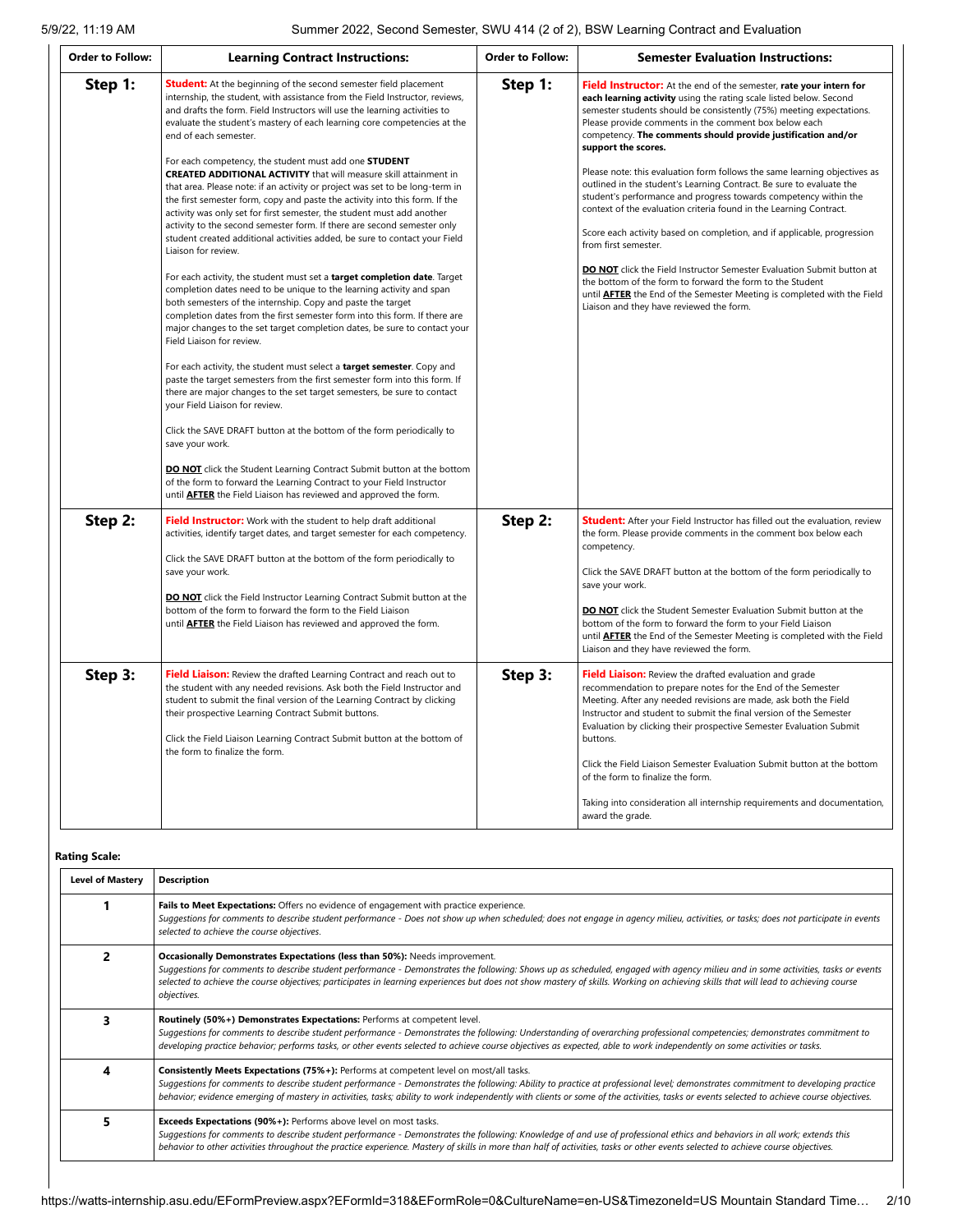#### **Educational Policy Accreditation Standards (EPAS):**

Competency-based education is an outcomes-oriented approach to curriculum design. The goal of the outcomes approach is to ensure that students are able to demonstrate the mastery of integration and application of the competencies in practice. In EPAS, social work practice competence consists of nine interrelated competencies and practice behaviors that are comprised of learning activities. The nine core competencies and one professional growth and development activity are listed below followed by a description of characteristic knowledge, values, skills, cognitive/affective processes (listed as Activities To Evaluate Student Mastery of EPAS) and the resulting practice behaviors that may be used to operationalize the curriculum and assessment methods*.*

*Website: NASW 2015 CSWE Educational Policy and Accreditation Standards (CSWE EPAS): [https://www.cswe.org/Accreditation/Standards-and-Policies/2015-EPAS\](https://www.cswe.org/Accreditation/Standards-and-Policies/2015-EPAS/)*

## **Core Competencies & Descriptions:**

#### **1. DemonstrateEthicalandProfessionalBehavior**

Build skills in ethical practice, values identification, professional behavior, utilization of supervision, and technology.

## **2. Engage Diversity and Difference in Practice**

Build skills in understanding how diversity shapes human experience and identity, understanding and identifying forms of oppression and how they may marginalize, alienate, or create privilege and power

#### **3. AdvanceHumanRightsandSocial,Economic,andEnvironmental Justice**

Build skills in gaining knowledge about theories of human need and social justice, and strategies to promote social and economic justice, eliminate barriers to services, and advance human rights.

## **4. EngageinPractice-informedResearchandResearch-informedPractice**

Build skills of critical thinking through use of practice experience to inform research and evaluation of research-informed practices.

**5. Engage in Policy Practice**

Build skills in understanding the role of policy in service delivery, and the role of practice in policy development.

#### **6. Engage with Individuals, Families, Groups, Organizations, and Communities**

Build skills in understanding and applying strategies to engage diverse clients and constituencies using knowledge of human behavior and social environment to advance practice effectiveness.

## **7. Assess Individuals, Families, Groups, Organizations, and Communities**

Build skills in understanding and applying methods of assessment with diverse clients and constituencies to advance practice effectiveness.

## **8. Intervene with Individuals, Families, Groups, Organizations, and Communities**

Build skills in understanding and applying methods of identifying, analyzing, and implementing evidence-informed interventions to achieve client and constituency goals.

#### **9. Evaluate Practice with Individuals, Families, Groups, Organizations, and Communities**

Build skills in understanding and applying qualitative and quantitative methods for evaluating outcomes to advance practice, policy and service delivery effectiveness.

#### **10. Professional Growth and Development**

Build skills in developing strategies for self-care and gaining knowledge about the Social Work profession, including licensing.

### **Competency 1: Demonstrate Ethical and Professional Behavior**

|                      | <b>Practice Behaviors:</b>                                                                                                                                                                                                                         | <b>Learning Activities to Evaluate Student's</b><br><b>Mastery of EPAS:</b>                                                                                                                                                                                                                                                                      | <b>Target Dates:</b> | <b>Target Semester:</b> | <b>Semester Evaluation:</b>                                 |
|----------------------|----------------------------------------------------------------------------------------------------------------------------------------------------------------------------------------------------------------------------------------------------|--------------------------------------------------------------------------------------------------------------------------------------------------------------------------------------------------------------------------------------------------------------------------------------------------------------------------------------------------|----------------------|-------------------------|-------------------------------------------------------------|
| 1.<br>1              | Make ethical decisions by applying the standards<br>of the NASW Code of Ethics, relevant laws and<br>regulations, models for ethical decision-making,<br>ethical conduct of research, and additional codes<br>of ethics as appropriate to context. | Student uses the NASW Code of Ethics and agency<br>code of conduct in all interactions at the agency.<br>Using NASW Code of Ethics, the student is able to<br>identify 2-3 ethical dilemmas when working with<br>agency clients or student interviews two agency<br>staff members on how they identify, address and<br>resolve ethical dilemmas. |                      |                         | ○1 ○2 ○3 ○4 ○5                                              |
| 1.<br>$\overline{2}$ | Use reflection and self-regulation to manage<br>personal values and maintain professionalism in<br>practice situations.                                                                                                                            | In supervision, student identifies personal values<br>and perceptions that influence social work practice<br>and identifies how student uses models of ethical<br>decision-making and relevant laws/regulations to<br>ensure ethical actions in practice.                                                                                        |                      |                         | ○1 ○2 ○3 ○4 ○5                                              |
| 1.<br>3              | Demonstrate professional demeanor in behavior;<br>appearance; and oral, written, and electronic<br>communication.                                                                                                                                  | Student demonstrates professional behavior in<br>appearance, and in all oral and written<br>communication.                                                                                                                                                                                                                                       |                      |                         | $\bigcap$ 1 $\bigcap$ 2 $\bigcap$ 3 $\bigcap$ 4 $\bigcap$ 5 |
| 1.<br>4              | Use technology ethically and appropriately to<br>facilitate practice outcomes.                                                                                                                                                                     | Student demonstrates professional behavior in<br>electronic communication and documentation.                                                                                                                                                                                                                                                     |                      |                         | ○1 ○2 ○3 ○4 ○5                                              |
| 1.<br>5              | Use supervision and consultation to quide<br>professional judgment and behavior.                                                                                                                                                                   | Student uses supervision and consultation to<br>reflect on professional behavior and demonstrates<br>ability to incorporate feedback into practice.                                                                                                                                                                                              |                      |                         | $\bigcap$ 1 $\bigcap$ 2 $\bigcap$ 3 $\bigcap$ 4 $\bigcap$ 5 |
| 1.<br>6              |                                                                                                                                                                                                                                                    | Student created additional activity:                                                                                                                                                                                                                                                                                                             |                      |                         | ○1 ○2 ○3 ○4 ○5                                              |
|                      |                                                                                                                                                                                                                                                    | To save your form at any time, scroll all the way<br>down, past Competency 10, and click the<br>first "Save Draft" button, below the "Learning<br><b>Contract Review" section.</b>                                                                                                                                                               |                      |                         | Has not been actioned                                       |
|                      |                                                                                                                                                                                                                                                    |                                                                                                                                                                                                                                                                                                                                                  |                      |                         | Semester Rating (average)                                   |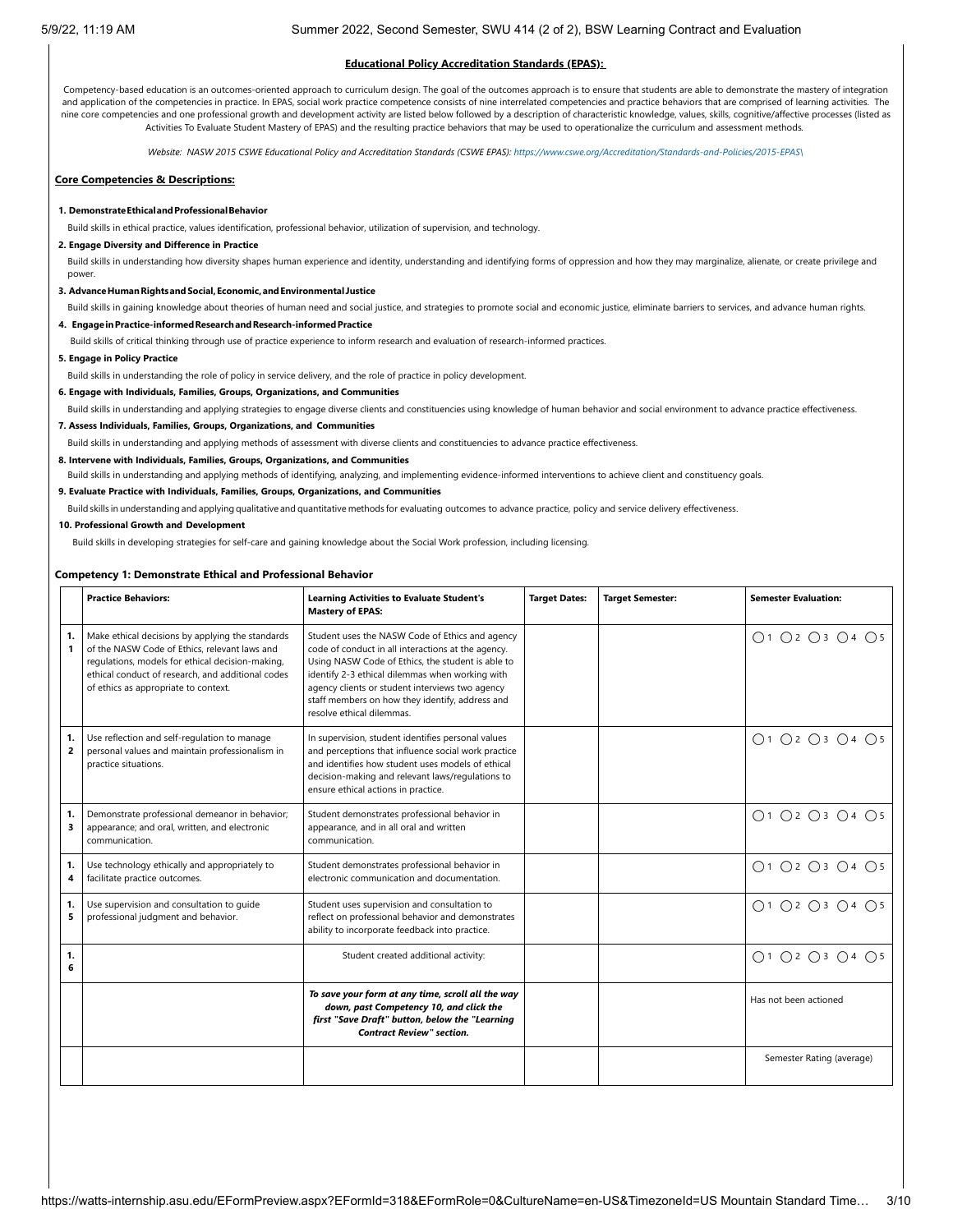Competency 1: **Student's Semester Comments:** (To save your comments at any time, scroll down to the bottom of the form, and click the Save Draft button next to Student Semester Evaluation Submit.)

Competency 1: Field Instructor's Semester Comments: (To save your comments at any time, scroll down to the bottom of the form, and click the Save Draft button next to Field Instructor Semester Evaluation Submit.)

## **Competency 2: Engage Diversity and Difference in Practice**

|                      | <b>Practice Behaviors:</b>                                                                                                                                               | <b>Learning Activities to Evaluate Student's</b><br><b>Mastery of EPAS:</b>                                                                                                                      | <b>Target Dates:</b> | <b>Target Semester:</b> | <b>Semester Evaluation:</b> |
|----------------------|--------------------------------------------------------------------------------------------------------------------------------------------------------------------------|--------------------------------------------------------------------------------------------------------------------------------------------------------------------------------------------------|----------------------|-------------------------|-----------------------------|
| 2.                   | Apply and communicate understanding of the<br>importance of diversity and difference in shaping<br>life experiences in practice at the micro, mezzo and<br>macro levels. | Student will conduct two key informant interviews<br>with community organizers to learn culturally<br>grounded approaches in working with a diverse<br>community.                                |                      |                         | ○1 ○2 ○3 ○4 ○5              |
| 2.<br>$\overline{2}$ | Present themselves as learners and engage clients<br>and constituencies as experts of their own<br>experiences.                                                          | Design a specific case intervention that<br>demonstrates the application of culturally<br>responsive service delivery for an assigned client.                                                    |                      |                         | O1 O2 O3 O4 O5              |
| 2.                   | Apply self-awareness and self-regulation to<br>manage the influence of personal biases and<br>values in working with diverse clients and<br>constituencies.              | Student reflects on their values and perceptions<br>and identify how this could impact the<br>implementation of culturally responsive<br>interventions when working with diverse<br>populations. |                      |                         | ○1 ○2 ○3 ○4 ○5              |
| 2.<br>4              |                                                                                                                                                                          | Student created additional activity:                                                                                                                                                             |                      |                         | ○1 ○2 ○3 ○4 ○5              |
|                      |                                                                                                                                                                          | To save your form at any time, scroll all the way<br>down, past Competency 10, and click the<br>first "Save Draft" button, below the "Learning<br><b>Contract Review" section.</b>               |                      |                         | Has not been actioned       |
|                      |                                                                                                                                                                          |                                                                                                                                                                                                  |                      |                         | Semester Rating (average)   |

**Competency 2: Student's Semester Comments:** (To save your comments at any time, scroll down to the bottom of the form, and click the Save Draft button next to Student Semester Evaluation Submit.)

Competency 2: Field Instructor's Semester Comments: (To save your comments at any time, scroll down to the bottom of the form, and click the Save Draft button next to Field Instructor Semester Evaluation Submit.)

### **Competency 3: Advance Human Rights and Social, Economic, and Environmental Justice**

|          | <b>Practice Behaviors:</b>                                                                                                                 | <b>Learning Activities to Evaluate Student's</b><br><b>Mastery of EPAS:</b>                                                                                                                                         | <b>Target Dates:</b> | <b>Target Semester:</b> | <b>Semester Evaluation:</b> |
|----------|--------------------------------------------------------------------------------------------------------------------------------------------|---------------------------------------------------------------------------------------------------------------------------------------------------------------------------------------------------------------------|----------------------|-------------------------|-----------------------------|
| 3.<br>1a | Apply understanding of social, economic, and<br>environmental justice to advocate for human rights<br>at the individual and system levels. | Student will conduct two key informant interviews<br>to learn culturally grounded approaches in working<br>with a diverse community.                                                                                |                      |                         | ○1 ○2 ○3 ○4 ○5              |
| 3.<br>1b |                                                                                                                                            | Student will identify an agency population and<br>discuss with field instructor how best practice<br>interventions are culturally responsive to<br>population served.                                               |                      |                         | ○1 ○2 ○3 ○4 ○5              |
| 3.<br>2  | Engage in practices that advance social, economic,<br>and environmental justice.                                                           | Student will identify an issue or policy that affects<br>the agency population at the micro, mezzo, or<br>macro level. Student will discuss with field<br>instructor on how the agency addresses these<br>barriers. |                      |                         | Q1 Q2 Q3 Q4 Q5              |
| 3.<br>3  |                                                                                                                                            | Student created additional activity:                                                                                                                                                                                |                      |                         | ○1 ○2 ○3 ○4 ○5              |
|          |                                                                                                                                            | To save your form at any time, scroll all the way<br>down, past Competency 10, and click the<br>first "Save Draft" button, below the "Learning<br><b>Contract Review" section.</b>                                  |                      |                         | Has not been actioned       |
|          |                                                                                                                                            |                                                                                                                                                                                                                     |                      |                         | Semester Rating (average)   |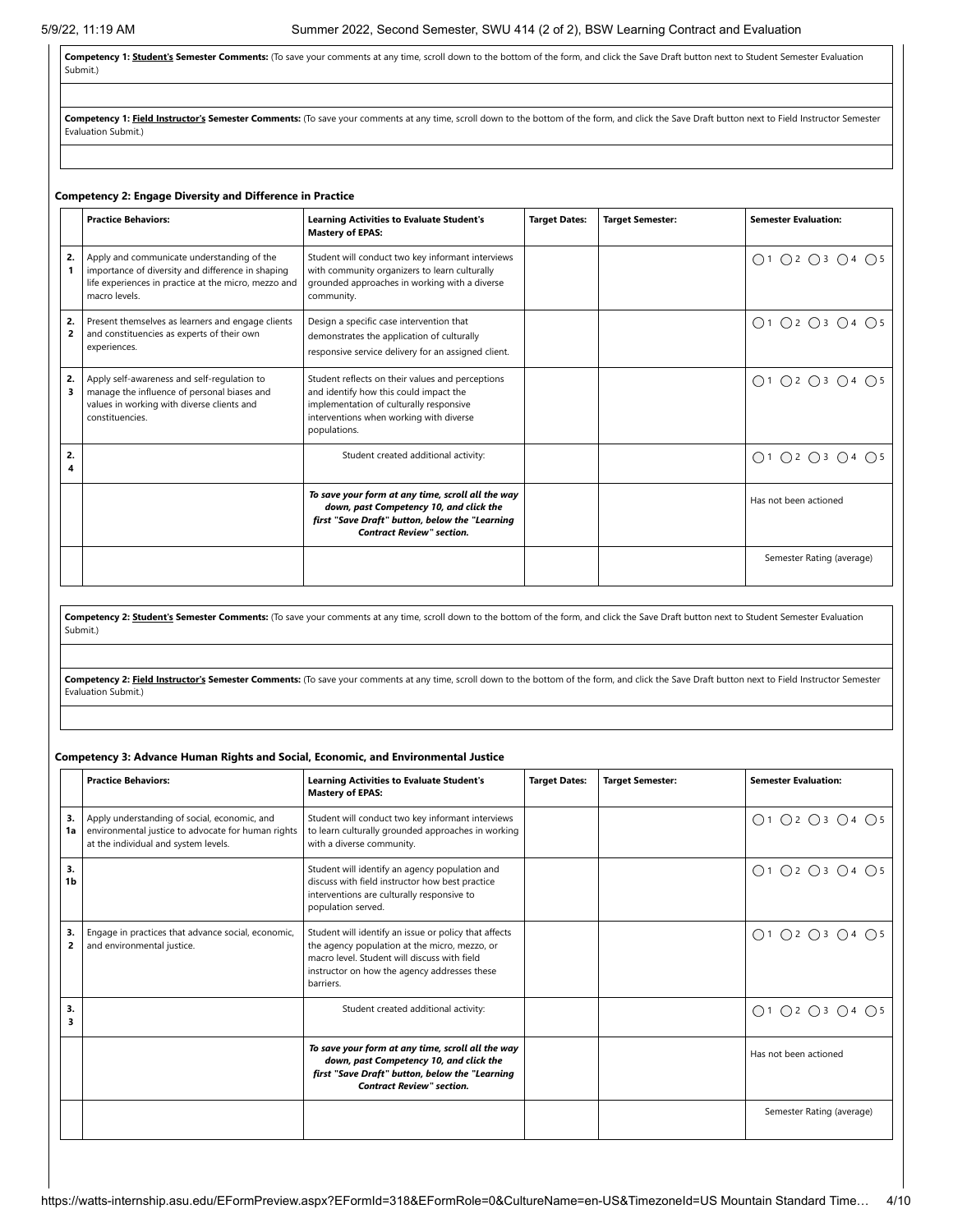Competency 3: **Student's Semester Comments:** (To save your comments at any time, scroll down to the bottom of the form, and click the Save Draft button next to Student Semester Evaluation Submit.)

Competency 3: Field Instructor's Semester Comments: (To save your comments at any time, scroll down to the bottom of the form, and click the Save Draft button next to Field Instructor Semester Evaluation Submit.)

**Competency 4: Engage in Practice-Informed Research and Research-Informed Practice**

|         | <b>Practice Behaviors:</b>                                                                                                  | <b>Learning Activities to Evaluate Student's</b><br><b>Mastery of EPAS:</b>                                                                                                                                | <b>Target Dates:</b> | <b>Target Semester:</b> | <b>Semester Evaluation:</b> |
|---------|-----------------------------------------------------------------------------------------------------------------------------|------------------------------------------------------------------------------------------------------------------------------------------------------------------------------------------------------------|----------------------|-------------------------|-----------------------------|
| 4.      | Use practice experience to engage in analysis of<br>quantitative and qualitative research methods and<br>research findings. | The student will choose a research topic relevant<br>to the agency population to complete a research<br>study for classroom or field assignment.                                                           |                      |                         | ○1 ○2 ○3 ○4 ○5              |
| 4.<br>2 | Apply critical thinking to engage in analysis of<br>quantitative and qualitative research methods and<br>research findings. | Student will conduct two focus interviews with<br>agency social workers to learn about staff's<br>practice wisdom to determine their understanding<br>of human behavior and how clients achieve<br>change. |                      |                         | O1 O2 O3 O4 O5              |
| 4.<br>3 | Use and translate research evidence to inform and<br>improve practice, policy and service delivery.                         | The student will collaborate with the agency's data<br>management or research program to assist with<br>research on evidence-based practices or with<br>program development.                               |                      |                         | ○1 ○2 ○3 ○4 ○5              |
| 4.      |                                                                                                                             | Student created additional activity:                                                                                                                                                                       |                      |                         | Q1 Q2 Q3 Q4 Q5              |
|         |                                                                                                                             | To save your form at any time, scroll all the way<br>down, past Competency 10, and click the<br>first "Save Draft" button, below the "Learning<br><b>Contract Review" section.</b>                         |                      |                         | Has not been actioned       |
|         |                                                                                                                             |                                                                                                                                                                                                            |                      |                         | Semester Rating (average)   |

**Competency 4: Student's Semester Comments:** (To save your comments at any time, scroll down to the bottom of the form, and click the Save Draft button next to Student Semester Evaluation Submit.)

Competency 4: Field Instructor's Semester Comments: (To save your comments at any time, scroll down to the bottom of the form, and click the Save Draft button next to Field Instructor Semester Evaluation Submit.)

## **Competency 5: Engage in Policy Practice**

|                      | <b>Practice Behaviors:</b>                                                                                                                               | <b>Learning Activities to Evaluate Student's</b><br><b>Mastery of EPAS:</b>                                                                                                                                                                                       | <b>Target Dates:</b> | <b>Target Semester:</b> | <b>Semester Evaluation:</b> |
|----------------------|----------------------------------------------------------------------------------------------------------------------------------------------------------|-------------------------------------------------------------------------------------------------------------------------------------------------------------------------------------------------------------------------------------------------------------------|----------------------|-------------------------|-----------------------------|
| 5.                   | Identify social policy at the local, state, federal, or<br>tribal level that impacts well-being, service delivery,<br>and access to social services.     | Student will attend Social Work Day at the<br>Legislature to engage in social and economic<br>justice efforts and/or write a letter to their state<br>legislator advocating for needed client services.                                                           |                      |                         | O1 O2 O3 O4 O5              |
| 5.<br>$\overline{2}$ | Assess how social welfare and economic policies<br>impacts the delivery of and access to social<br>services.                                             | Student will attend a city council, school board, or<br>legislative meeting/hearing to learn about<br>initiatives that may affect client access to services.                                                                                                      |                      |                         | O1 O2 O3 O4 O5              |
| 5.<br>3              | Apply critical thinking to analyze, formulate, and<br>advocate for policies that advance human rights<br>and social, economic and environmental justice. | Student will identify the policies implemented by<br>the agency (through observation or interviews with<br>agency staff) to remove barriers and consistently<br>provide quality services across all cultures and the<br>lifespan of clients served by the agency. |                      |                         | O1 O2 O3 O4 O5              |
| 5.                   |                                                                                                                                                          | Student created additional activity:                                                                                                                                                                                                                              |                      |                         | O1 O2 O3 O4 O5              |
|                      |                                                                                                                                                          | To save your form at any time, scroll all the way<br>down, past Competency 10, and click the<br>first "Save Draft" button, below the "Learning<br><b>Contract Review" section.</b>                                                                                |                      |                         | Has not been actioned       |
|                      |                                                                                                                                                          |                                                                                                                                                                                                                                                                   |                      |                         | Semester Rating (average)   |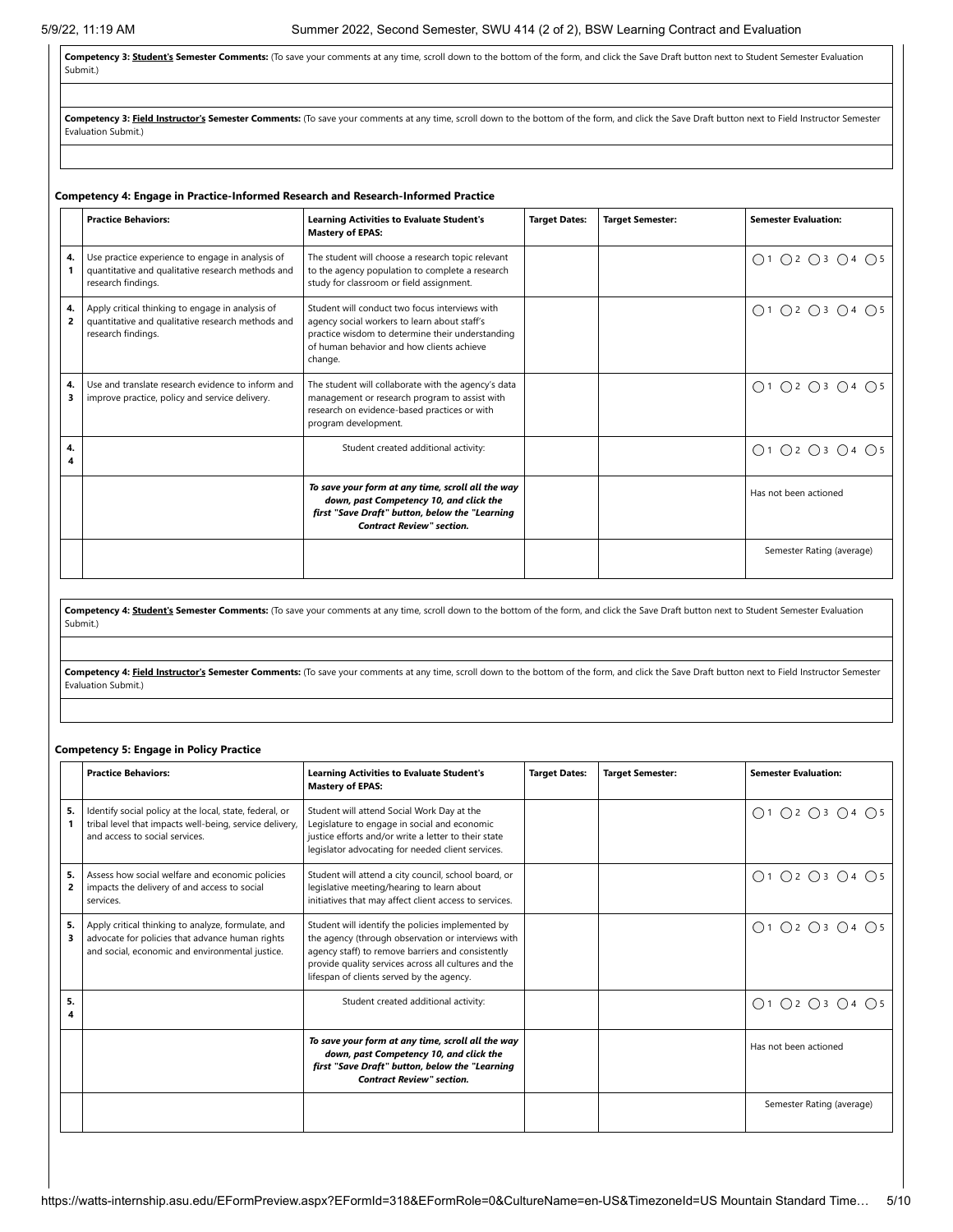Competency 5: **Student's Semester Comments:** (To save your comments at any time, scroll down to the bottom of the form, and click the Save Draft button next to Student Semester Evaluation Submit.)

Competency 5: Field Instructor's Semester Comments: (To save your comments at any time, scroll down to the bottom of the form, and click the Save Draft button next to Field Instructor Semester Evaluation Submit.)

|         | <b>Practice Behaviors:</b>                                                                                                                                                                  | <b>Learning Activities to Evaluate Student's</b><br><b>Mastery of EPAS:</b>                                                                                                                                                                                                                                                                        | <b>Target Dates:</b> | <b>Target Semester:</b> | <b>Semester Evaluation:</b> |
|---------|---------------------------------------------------------------------------------------------------------------------------------------------------------------------------------------------|----------------------------------------------------------------------------------------------------------------------------------------------------------------------------------------------------------------------------------------------------------------------------------------------------------------------------------------------------|----------------------|-------------------------|-----------------------------|
| 6.<br>1 | Apply knowledge of human behavior and the<br>social environment, person-in-environment, and<br>other multidisciplinary theoretical frameworks to<br>engage with clients and constituencies. | Student will observe a staff member conduct a<br>client intake session and then complete 3-4 client<br>intakes in which mutually agreed on focus and<br>desire outcomes are developed.                                                                                                                                                             |                      |                         | ○1 ○2 ○3 ○4 ○5              |
| 6.<br>2 | Use empathy, reflection, and interpersonal skills to<br>effectively engage diverse clients and<br>constituencies.                                                                           | Student will make an audio or video recording of a<br>client (or mock interview with a staff member) in<br>the first semester to demonstrate beginning<br>interviewing skills such as empathy, reflective<br>listening, and other interpersonal skills and then<br>view/listen to it with field instructor to discuss<br>observations and debrief. |                      |                         | ○1 ○2 ○3 ○4 ○5              |
| 6.<br>3 | Student will demonstrate effective and appropriate<br>recording skills and adhere to professional<br>standards of confidentiality.                                                          | Student will seek out training on documentation,<br>confidentiality, HIP AA, and mandated reporting<br>and then discuss their learning with field instructor<br>and provide timely documentation.                                                                                                                                                  |                      |                         | ○1 ○2 ○3 ○4 ○5              |
| 6.<br>4 |                                                                                                                                                                                             | Student created additional activity:                                                                                                                                                                                                                                                                                                               |                      |                         | O1 O2 O3 O4 O5              |
|         |                                                                                                                                                                                             | To save your form at any time, scroll all the way<br>down, past Competency 10, and click the<br>first "Save Draft" button, below the "Learning<br><b>Contract Review" section.</b>                                                                                                                                                                 |                      |                         | Has not been actioned       |
|         |                                                                                                                                                                                             |                                                                                                                                                                                                                                                                                                                                                    |                      |                         | Semester Rating (average)   |

Competency 6: **Student's Semester Comments:** (To save your comments at any time, scroll down to the bottom of the form, and click the Save Draft button next to Student Semester Evaluation Submit.)

Competency 6: Field Instructor's Semester Comments: (To save your comments at any time, scroll down to the bottom of the form, and click the Save Draft button next to Field Instructor Semester Evaluation Submit.)

**Competency 7: Assess Individuals, Families, Groups, Organizations and Communities**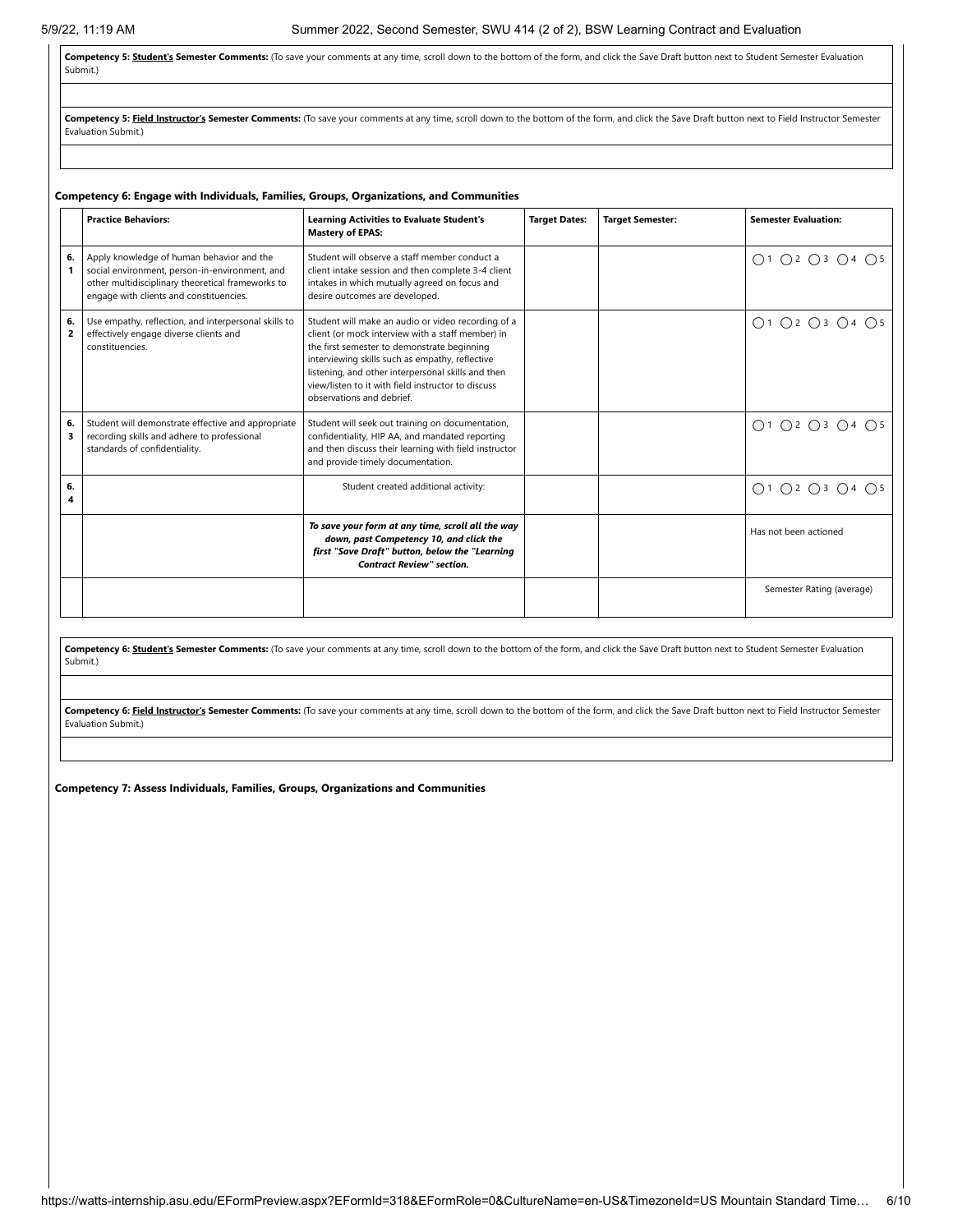5/9/22, 11:19 AM Summer 2022, Second Semester, SWU 414 (2 of 2), BSW Learning Contract and Evaluation

|                      | <b>Practice Behaviors:</b>                                                                                                                                                                                              | <b>Learning Activities to Evaluate Student's</b><br><b>Mastery of EPAS:</b>                                                                                                                   | <b>Target Dates:</b> | <b>Target Semester:</b> | <b>Semester Evaluation:</b> |
|----------------------|-------------------------------------------------------------------------------------------------------------------------------------------------------------------------------------------------------------------------|-----------------------------------------------------------------------------------------------------------------------------------------------------------------------------------------------|----------------------|-------------------------|-----------------------------|
| 7.                   | Collect, organize data, and apply critical thinking to<br>interpret information from clients and<br>constituencies.                                                                                                     | Student will collect, organize, and interpret client<br>data to complete 3-5 client assessments,<br>identifying 2-3 client strengths and limitations and<br>review with field instructor.     |                      |                         | ○1 ○2 ○3 ○4 ○5              |
| 7.<br>$\overline{2}$ | Apply knowledge of human behavior and the<br>social environment, person-in-environment, and<br>other multidisciplinary theoretical frameworks in<br>the analysis of assessment data from clients and<br>constituencies. | Student will compare and contrast two<br>psychosocial assessment instruments and write a<br>one- page paper on their findings. Student will also<br>this discuss with field instructor.       |                      |                         | ○1 ○2 ○3 ○4 ○5              |
| 7.<br>3              | Develop mutually agreed-on intervention goals<br>and objectives based on the critical assessment of<br>strengths, needs, and challenges within clients and<br>constituencies.                                           | Student will meet with a client and complete a<br>genogram or eco-map.                                                                                                                        |                      |                         | ○1 ○2 ○3 ○4 ○5              |
| 7.                   | Select appropriate intervention strategies based on<br>the assessment, research knowledge, and values<br>and preferences of clients and constituencies.                                                                 | Student will review assessments with Field<br>Instructor, identifying the theoretical models used,<br>to determine appropriateness of assessments and<br>treatment plans for $1 - 2$ clients. |                      |                         | ○1 ○2 ○3 ○4 ○5              |
| 7.<br>5              |                                                                                                                                                                                                                         | Student created additional activity:                                                                                                                                                          |                      |                         | ○1 ○2 ○3 ○4 ○5              |
|                      |                                                                                                                                                                                                                         | To save your form at any time, scroll all the way<br>down, past Competency 10, and click the<br>first "Save Draft" button, below the "Learning<br><b>Contract Review" section.</b>            |                      |                         | Has not been actioned       |
|                      |                                                                                                                                                                                                                         |                                                                                                                                                                                               |                      |                         | Semester Rating (average)   |

Competency 7: **Student's Semester Comments:** (To save your comments at any time, scroll down to the bottom of the form, and click the Save Draft button next to Student Semester Evaluation Submit.)

**Competency 7: Field Instructor's Semester Comments:** (To save your comments at any time, scroll down to the bottom of the form, and click the Save Draft button next to Field Instructor Semester Evaluation Submit.)

## **Competency 8: Intervene with Individuals, Families, Groups, Organizations and Communities**

|                      | <b>Practice Behaviors:</b>                                                                                                                                                                         | <b>Learning Activities to Evaluate Student's</b><br><b>Mastery of EPAS:</b>                                                                                                                                                                                                      | <b>Target Dates:</b> | <b>Target Semester:</b> | <b>Semester Evaluation:</b>                                 |
|----------------------|----------------------------------------------------------------------------------------------------------------------------------------------------------------------------------------------------|----------------------------------------------------------------------------------------------------------------------------------------------------------------------------------------------------------------------------------------------------------------------------------|----------------------|-------------------------|-------------------------------------------------------------|
| 8.<br>1              | Critically choose and implement interventions to<br>achieve practice goals and enhance capacities of<br>clients and constituencies.                                                                | Student will discuss and identify intervention skills<br>and procedures including negotiation, mediation,<br>and advocacy for clients and review criteria for<br>selecting intervention strategy.                                                                                |                      |                         | $\bigcap$ 1 $\bigcap$ 2 $\bigcap$ 3 $\bigcap$ 4 $\bigcap$ 5 |
| 8.<br>$\overline{2}$ | Apply knowledge of human behavior and the<br>social environment, person-in-environment, and<br>other multidisciplinary theoretical frameworks in<br>interventions with clients and constituencies. | Student will meet with designated client to<br>implement interventions plans that support client<br>goal attainment and resolve problems and utilize<br>supervision to discuss them and revise as<br>necessary.                                                                  |                      |                         | ○1 ○2 ○3 ○4 ○5                                              |
| 8.<br>3              | Use inter-professional collaboration as appropriate<br>to achieve beneficial practice outcomes.                                                                                                    | Student will attend client staffings and<br>interdisciplinary meetings and discuss clients'<br>progress.                                                                                                                                                                         |                      |                         | $\bigcap$ 1 $\bigcap$ 2 $\bigcap$ 3 $\bigcap$ 4 $\bigcap$ 5 |
| 8.<br>4              | Negotiate, mediate, and advocate with and on<br>behalf of diverse clients and constituencies.                                                                                                      | In supervision, student is able to identify how they<br>use negotiation, mediation and advocacy to<br>improve the clients' outcome.                                                                                                                                              |                      |                         | $\bigcap$ 1 $\bigcap$ 2 $\bigcap$ 3 $\bigcap$ 4 $\bigcap$ 5 |
| 8.<br>5              | Facilitate effective transitions and endings that<br>advance mutually agreed-on goals.                                                                                                             | During supervision, student will discuss the various<br>ways that clients terminate or transfer from<br>services with agency and identify best practices.<br>Student will reflect upon their potential reaction to<br>terminating or transferring client from their<br>caseload. |                      |                         | $\bigcap$ 1 $\bigcap$ 2 $\bigcap$ 3 $\bigcap$ 4 $\bigcap$ 5 |
| 8.<br>6              |                                                                                                                                                                                                    | Student created additional activity:                                                                                                                                                                                                                                             |                      |                         | ○1 ○2 ○3 ○4 ○5                                              |
|                      |                                                                                                                                                                                                    | To save your form at any time, scroll all the way<br>down, past Competency 10, and click the<br>first "Save Draft" button, below the "Learning<br><b>Contract Review" section.</b>                                                                                               |                      |                         | Has not been actioned                                       |
|                      |                                                                                                                                                                                                    |                                                                                                                                                                                                                                                                                  |                      |                         | Semester Rating (average)                                   |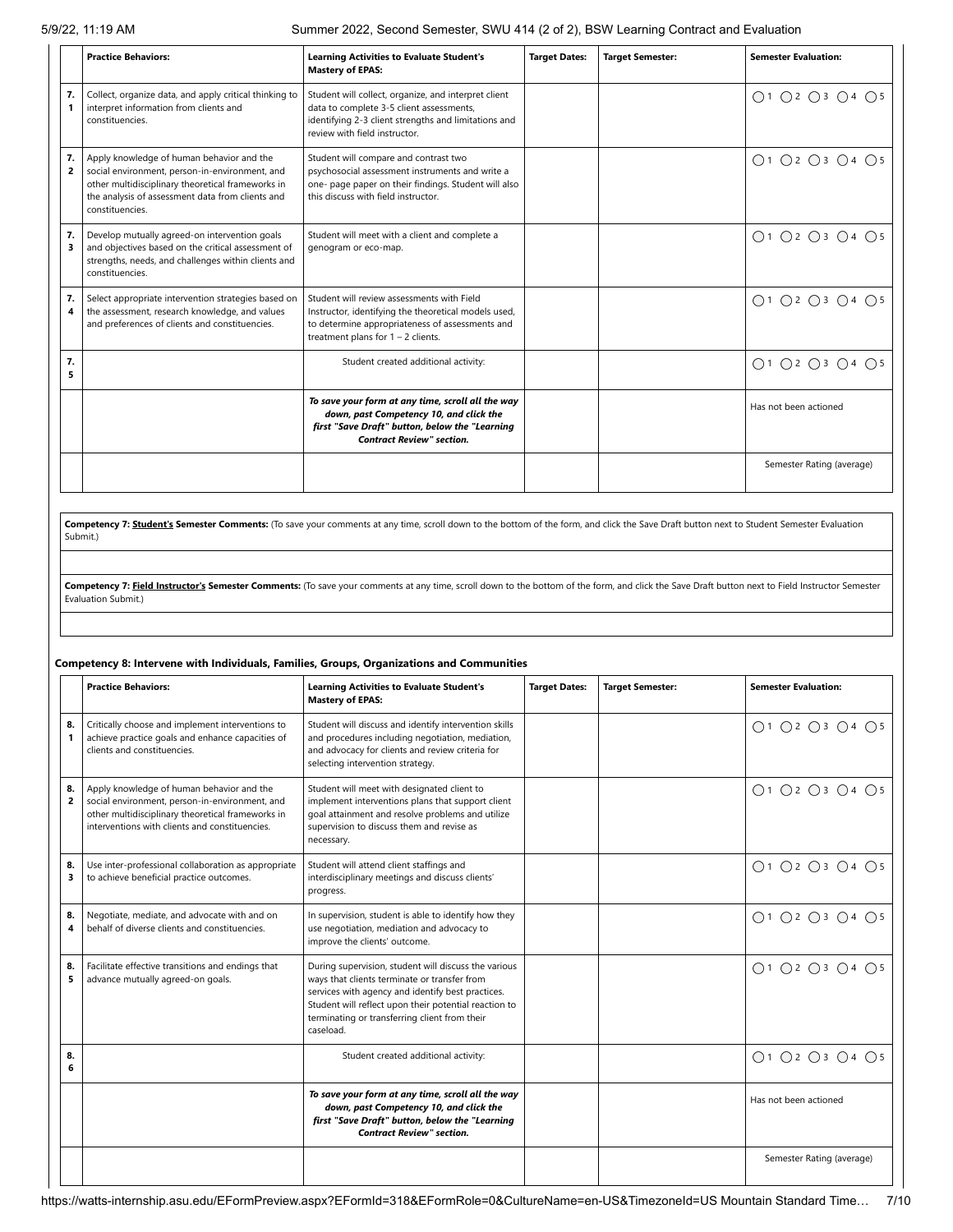**Competency 8: Student's Semester Comments:** (To save your comments at any time, scroll down to the bottom of the form, and click the Save Draft button next to Student Semester Evaluation Submit.)

Competency 8: Field Instructor's Semester Comments: (To save your comments at any time, scroll down to the bottom of the form, and click the Save Draft button next to Field Instructor Semester Evaluation Submit.)

## **Competency 9: Evaluate Practice with Individuals, Families, Groups, Organizations, and Communities**

|                      | <b>Practice Behaviors:</b>                                                                                                                                                      | <b>Learning Activities to Evaluate Student's</b><br><b>Mastery of EPAS:</b>                                                                                                               | <b>Target Dates:</b> | <b>Target Semester:</b> | <b>Semester Evaluation:</b> |
|----------------------|---------------------------------------------------------------------------------------------------------------------------------------------------------------------------------|-------------------------------------------------------------------------------------------------------------------------------------------------------------------------------------------|----------------------|-------------------------|-----------------------------|
| 9.                   | Select and use appropriate methods for evaluation<br>of outcomes.                                                                                                               | Student will work with client and agency staff to<br>develop benchmarks for each client assigned.                                                                                         |                      |                         | ○1 ○2 ○3 ○4 ○5              |
| 9.<br>$\overline{2}$ | Apply knowledge of human behavior and the<br>social environment, person-in-environment, and<br>other multidisciplinary theoretical frameworks in<br>the evaluation of outcomes. | With the field instructor, the student will review<br>interventions and demonstrate the ability to<br>develop and implement measures that evaluate<br>the effectiveness of interventions. |                      |                         | O1 O2 O3 O4 O5              |
| 9.<br>3              | Critically analyze, monitor, and evaluate<br>intervention and program processes and<br>outcomes.                                                                                | Student will identify potential client/intern<br>reactions to the termination or transition of cases<br>and utilize this knowledge to facilitate a<br>successful transition.              |                      |                         | ○1 ○2 ○3 ○4 ○5              |
| 9.<br>4              | Apply evaluation findings to improve practice<br>effectiveness at the micro, mezzo, and macro<br>levels.                                                                        | Discusses evaluation findings with field instructor<br>and demonstrates ability to apply evaluation<br>findings to improve micro, mezzo, and macro<br>interventions.                      |                      |                         | ○1 ○2 ○3 ○4 ○5              |
| 9.<br>5              |                                                                                                                                                                                 | Student created additional activity:                                                                                                                                                      |                      |                         | ○1 ○2 ○3 ○4 ○5              |
|                      |                                                                                                                                                                                 | To save your form at any time, scroll all the way<br>down, past Competency 10, and click the<br>first "Save Draft" button, below the "Learning<br><b>Contract Review" section.</b>        |                      |                         | Has not been actioned       |
|                      |                                                                                                                                                                                 |                                                                                                                                                                                           |                      |                         | Semester Rating (average)   |

**Competency 9: Student's Semester Comments:** (To save your comments at any time, scroll down to the bottom of the form, and click the Save Draft button next to Student Semester Evaluation Submit.)

Competency 9: Field Instructor's Semester Comments: (To save your comments at any time, scroll down to the bottom of the form, and click the Save Draft button next to Field Instructor Semester Evaluation Submit.)

## **Competency 10: Professional Growth and Development**

|                 | <b>Practice Behaviors:</b>                                                             | <b>Learning Activities to Evaluate Student's</b><br><b>Mastery of EPAS:</b>                                                                                                        | <b>Target Dates:</b> | <b>Target Semester:</b> | <b>Semester Evaluation:</b> |
|-----------------|----------------------------------------------------------------------------------------|------------------------------------------------------------------------------------------------------------------------------------------------------------------------------------|----------------------|-------------------------|-----------------------------|
| 10<br>$\cdot$ 1 | Maintains a strategy for promoting personal and<br>professional balance and self-care. | Student will develop a weekly self-care plan and<br>implement plan throughout internship using<br>supervision to seek feedback.                                                    |                      |                         | O1 O2 O3 O4 O5              |
| 10<br>.2        | Effectively utilizes supervision for evaluation of skill<br>acquisition.               | Student attends supervision consistently to seek<br>feedback on skill development and then practices<br>self-reflection and self-correction.                                       |                      |                         | ○1 ○2 ○3 ○4 ○5              |
| 10<br>.3        | Develop a plan for continued professional<br>development.                              | Student will develop a five-year plan for<br>professional development including licensing<br>requirements.                                                                         |                      |                         | ○1 ○2 ○3 ○4 ○5              |
| 10<br>.4        |                                                                                        | Student created additional activity:                                                                                                                                               |                      |                         | ○1 ○2 ○3 ○4 ○5              |
|                 |                                                                                        | To save your form at any time, scroll all the way<br>down, past Competency 10, and click the<br>first "Save Draft" button, below the "Learning<br><b>Contract Review" section.</b> |                      |                         | Has not been actioned       |
|                 |                                                                                        |                                                                                                                                                                                    |                      |                         | Semester Rating (average)   |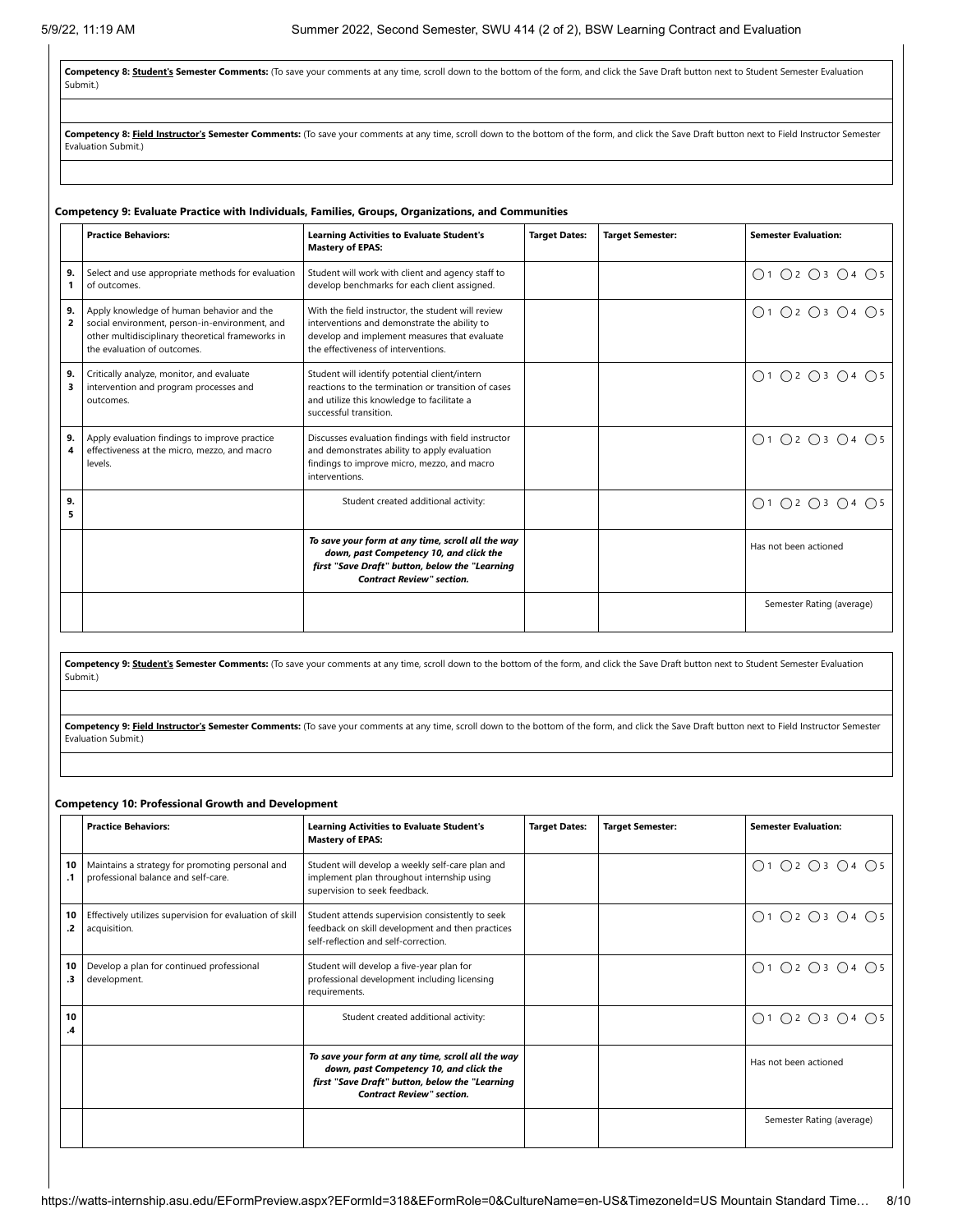Competency 10: Student's Semester Comments: (To save your comments at any time, scroll down to the bottom of the form, and click the Save Draft button next to Student Semester Evaluation Submit.)

| Competency 10: Field Instructor's Semester Comments: (To save your comments at any time, scroll down to the bottom of the form, and click the Save Draft button next to Field Instructor Semester<br>Evaluation Submit.)                                                                                                                                                                                                                                                                                                                                                                                                                                                                                                                                                                                                                                                                                                                                                                                                                                                                                                                                                                                                                                                                                                                                                                                                                                                                                                                                                                                                                                                                                                                                                                                                                                                                            |                                                                                                                                                                                                                                                                                                                                                                                                                                                             |                                                                                                                                                                                                                                                                                                                                                                                                   |  |  |  |  |  |  |
|-----------------------------------------------------------------------------------------------------------------------------------------------------------------------------------------------------------------------------------------------------------------------------------------------------------------------------------------------------------------------------------------------------------------------------------------------------------------------------------------------------------------------------------------------------------------------------------------------------------------------------------------------------------------------------------------------------------------------------------------------------------------------------------------------------------------------------------------------------------------------------------------------------------------------------------------------------------------------------------------------------------------------------------------------------------------------------------------------------------------------------------------------------------------------------------------------------------------------------------------------------------------------------------------------------------------------------------------------------------------------------------------------------------------------------------------------------------------------------------------------------------------------------------------------------------------------------------------------------------------------------------------------------------------------------------------------------------------------------------------------------------------------------------------------------------------------------------------------------------------------------------------------------|-------------------------------------------------------------------------------------------------------------------------------------------------------------------------------------------------------------------------------------------------------------------------------------------------------------------------------------------------------------------------------------------------------------------------------------------------------------|---------------------------------------------------------------------------------------------------------------------------------------------------------------------------------------------------------------------------------------------------------------------------------------------------------------------------------------------------------------------------------------------------|--|--|--|--|--|--|
|                                                                                                                                                                                                                                                                                                                                                                                                                                                                                                                                                                                                                                                                                                                                                                                                                                                                                                                                                                                                                                                                                                                                                                                                                                                                                                                                                                                                                                                                                                                                                                                                                                                                                                                                                                                                                                                                                                     |                                                                                                                                                                                                                                                                                                                                                                                                                                                             |                                                                                                                                                                                                                                                                                                                                                                                                   |  |  |  |  |  |  |
| ********************Learning Contract Submit buttons***************************                                                                                                                                                                                                                                                                                                                                                                                                                                                                                                                                                                                                                                                                                                                                                                                                                                                                                                                                                                                                                                                                                                                                                                                                                                                                                                                                                                                                                                                                                                                                                                                                                                                                                                                                                                                                                     |                                                                                                                                                                                                                                                                                                                                                                                                                                                             |                                                                                                                                                                                                                                                                                                                                                                                                   |  |  |  |  |  |  |
| Step 1:                                                                                                                                                                                                                                                                                                                                                                                                                                                                                                                                                                                                                                                                                                                                                                                                                                                                                                                                                                                                                                                                                                                                                                                                                                                                                                                                                                                                                                                                                                                                                                                                                                                                                                                                                                                                                                                                                             | Step 2:                                                                                                                                                                                                                                                                                                                                                                                                                                                     | Step 3:                                                                                                                                                                                                                                                                                                                                                                                           |  |  |  |  |  |  |
| Student: At the beginning of the second semester field placement internship,<br>the student, with assistance from the Field Instructor, reviews, and drafts the<br>form. Field Instructors will use the learning activities to evaluate the student's<br>mastery of each learning core competencies at the end of each semester.<br>For each competency, the student must add one STUDENT<br><b>CREATED ADDITIONAL ACTIVITY</b> that will measure skill attainment in that<br>area. Please note: if an activity or project was set to be long-term in the first<br>semester form, copy and paste the activity into this form. If the activity was only<br>set for first semester, the student must add another activity to the second<br>semester form. If there are second semester only student created additional<br>activities added, be sure to contact your Field Liaison for review.<br>For each activity, the student must set a target completion date. Target<br>completion dates need to be unique to the learning activity and span both<br>semesters of the internship. Copy and paste the target completion dates from<br>the first semester form into this form. If there are major changes to the set<br>target completion dates, be sure to contact your Field Liaison for review.<br>For each activity, the student must select a target semester. Copy and paste<br>the target semesters from the first semester form into this form. If there are<br>major changes to the set target semesters, be sure to contact your Field Liaison<br>for review.<br>Click the SAVE DRAFT button at the bottom of the form periodically to save<br>your work.<br>DO NOT click the Student Learning Contract Submit button at the bottom of<br>the form to forward the Learning Contract to your Field Instructor<br>until <b>AFTER</b> the Field Liaison has reviewed and approved the form. | Field Instructor: Work with the student to help draft additional activities,<br>identify target dates, and target semester for each competency.<br>Click the SAVE DRAFT button at the bottom of the form periodically to save<br>your work.<br>DO NOT click the Field Instructor Learning Contract Submit button at the<br>bottom of the form to forward the form to the Field Liaison until AFTER the<br>Field Liaison has reviewed and approved the form. | Field Liaison: Review the drafted Learning Contract and reach out to the<br>student with any needed revisions. Ask both the Field Instructor and student to<br>submit the final version of the Learning Contract by clicking their prospective<br>Learning Contract Submit buttons.<br>Click the Field Liaison Learning Contract Submit button at the bottom of the<br>form to finalize the form. |  |  |  |  |  |  |

## **Learning Contract Review:**

| Field Instructor: I have reviewed this Learning Contract with my student. | Field Liaison: I have reviewed this Learning Contract with my student and Field Instructor. |  |
|---------------------------------------------------------------------------|---------------------------------------------------------------------------------------------|--|
| $\bigcap$ Yes $\bigcap$ No                                                | $\bigcap$ Yes $\bigcap$ No                                                                  |  |
| I approve this Learning Contract.                                         | I approve this Learning Contract.                                                           |  |
| $\bigcap$ Yes $\bigcap$ No                                                | $\bigcap$ Yes $\bigcap$ No                                                                  |  |
| Comments regarding the Learning Contract:                                 | Comments regarding the Learning Contract:                                                   |  |

**Student**:

Has not been actioned

**Field Instructor**:

Has not been actioned

**Field Liaison**:

Has not been actioned

\*\*\*\*\*\*\*\*\*\*\*\*\*\*\*\***Semester Evaluation Submit buttons**\*\*\*\*\*\*\*\*\*\*\*\*\*\*\*\*\*\*\*\*\*\*\*\*\*\*

*If there are any Weekly Supervision Forms that still need your approval, click Save Draft below to save this form, and approve those at this time.*